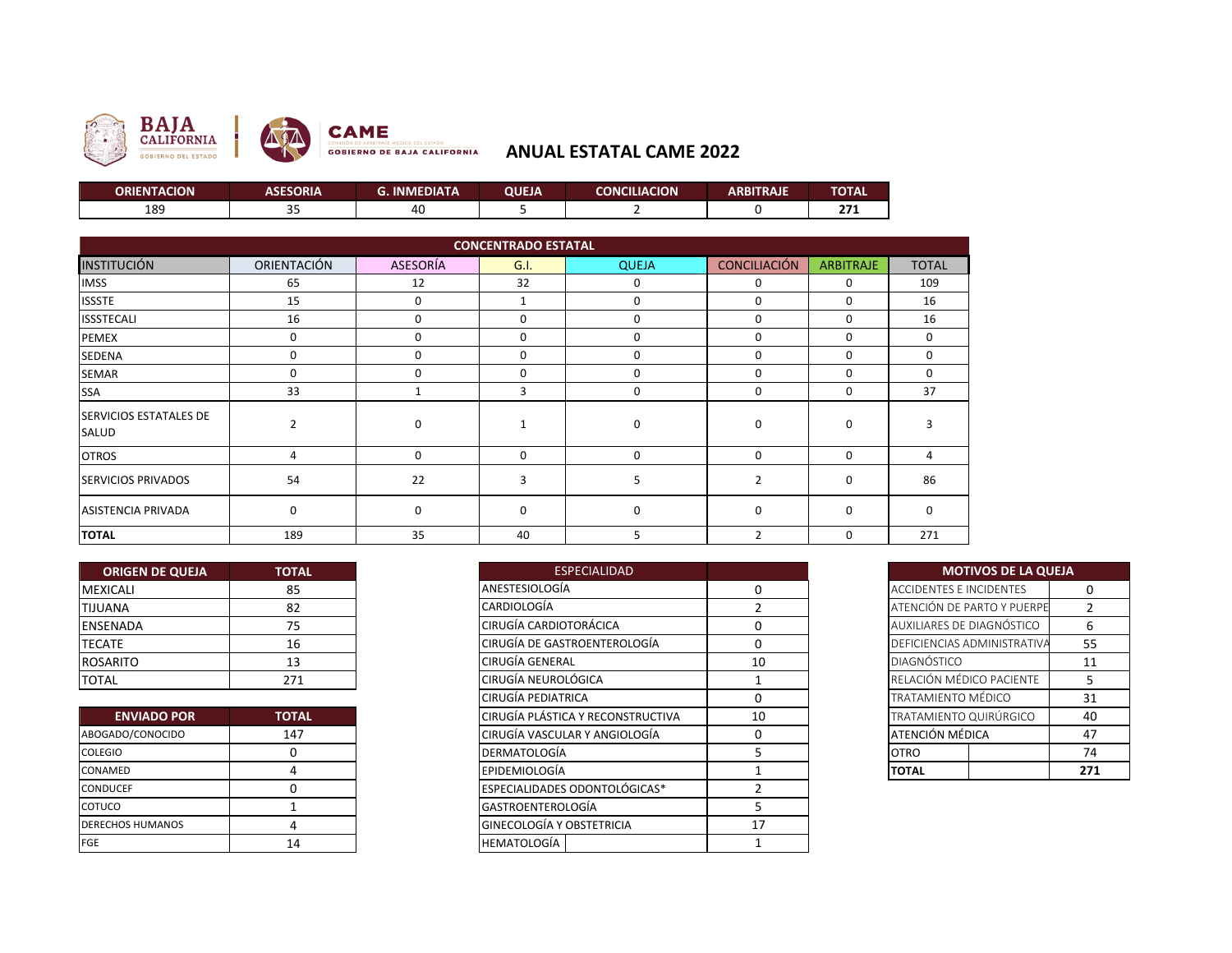| <b>FOLLETOS/POSTER</b>    |     |
|---------------------------|-----|
| INSTITUCIÓN GUBERNAMENTAL | 5   |
| MÉDICO                    | 6   |
| <b>PERIÓDICO</b>          |     |
| <b>PROFECO</b>            | 14  |
| <b>PROFEDET</b>           |     |
| <b>SEJAP</b>              |     |
| PGR                       |     |
| TV/RADIO/INTERNET         | 43  |
| OTRO (modulo orientación) | 30  |
| <b>TOTAL</b>              | 271 |

| FOLLETOS/POSTER           | 0            | MEDICINA CRÍTICA- TERAPIA INTENSIVA     | 0              |  |
|---------------------------|--------------|-----------------------------------------|----------------|--|
| INSTITUCIÓN GUBERNAMENTAL | 5            | <b>MEDICINA ESTÉTICA</b>                | $\overline{2}$ |  |
| MÉDICO                    | 6            | MEDICINA DEL TRABAJO                    | 11             |  |
| PERIÓDICO                 | $\mathbf{1}$ | <b>MEDICINA FAMILIAR</b>                | 4              |  |
| PROFECO                   | 14           | <b>MEDICINA GENERAL</b>                 | 35             |  |
| PROFEDET                  | 1            | <b>MEDICINA INTERNA</b>                 | 3              |  |
| SEJAP                     | $\mathbf{1}$ | <b>NEFROLOGÍA</b>                       | $\overline{2}$ |  |
| PGR                       | 0            | <b>NEONATOLOGÍA</b>                     | 0              |  |
| TV/RADIO/INTERNET         | 43           | NEUMOLOGÍA                              | $\mathbf{1}$   |  |
| OTRO (modulo orientación) | 30           | <b>NEUROLOGÍA</b>                       | $\overline{3}$ |  |
| <b>TOTAL</b>              | 271          | ODONTOLOGÍA GENERAL                     | 34             |  |
|                           |              | <b>OFTALMOLOGÍA</b>                     | 5              |  |
|                           |              | <b>ONCOLOGÍA</b>                        | 6              |  |
|                           |              | OTORRINOLARINGOLOGÍA                    | $\mathbf{1}$   |  |
|                           |              | PEDIATRÍA                               | 0              |  |
|                           |              | PSIQUIATRÍA                             | $\overline{2}$ |  |
|                           |              | REHABILITACIÓN                          | $\overline{2}$ |  |
|                           |              | REUMATOLOGÍA                            | 0              |  |
|                           |              | SERVICIOS AUXILIARES DE DIAGNÓSTICO Y T | $\overline{3}$ |  |
|                           |              | TRAUMATOLOGÍA Y ORTOPEDIA               | 22             |  |
|                           |              | <b>URGENCIAS</b>                        | 8              |  |
|                           |              | <b>UROLOGÍA</b>                         | $\overline{3}$ |  |
|                           |              | <b>OTROS SERVICIOS</b>                  | 70             |  |
|                           |              | <b>TOTAL</b>                            | 271            |  |